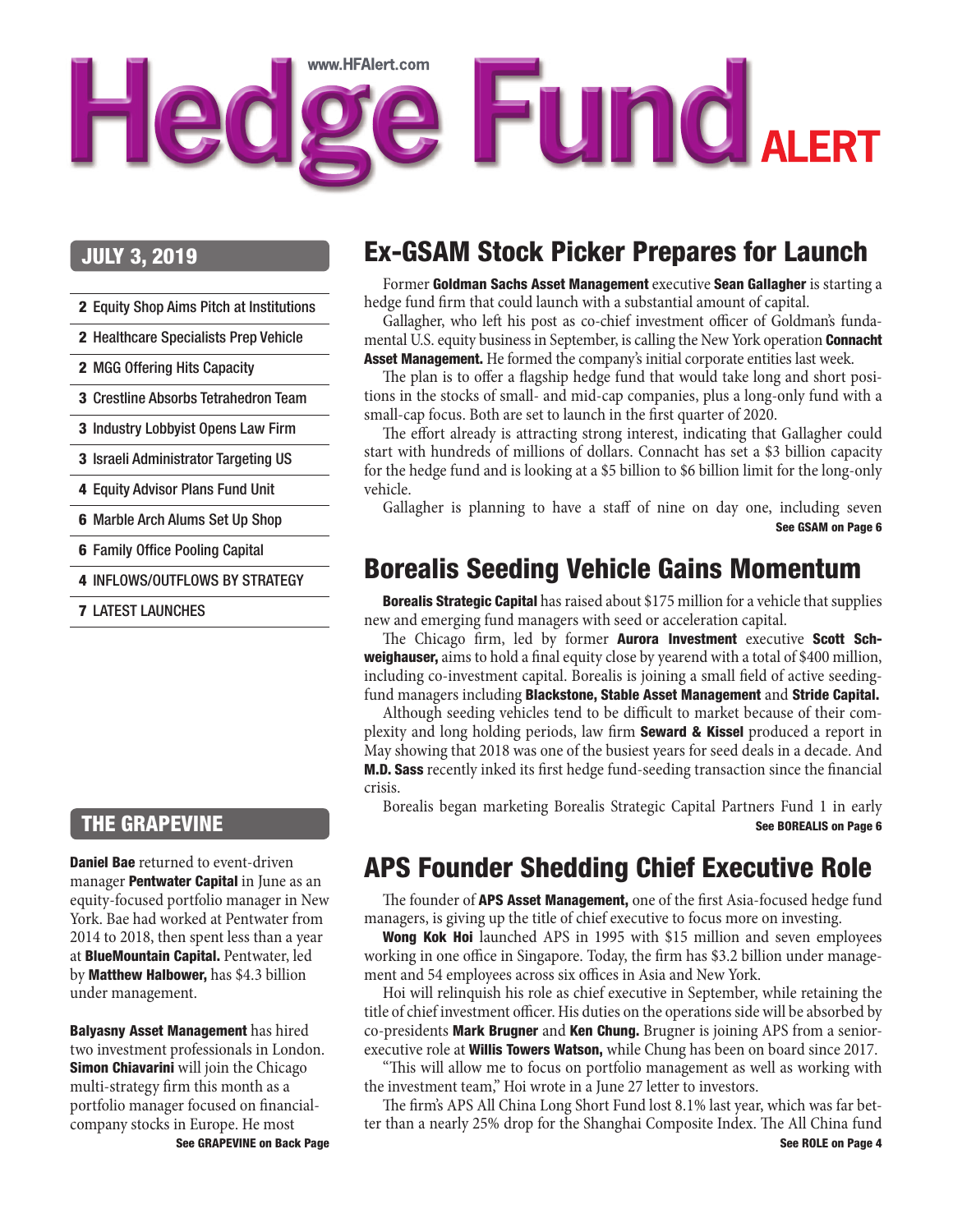#### <span id="page-1-0"></span>Equity Shop Aims Pitch at Institutions

**Valley Forge Capital,** a value-equity manager that's beating the S&P 500 Index on an annualized basis, is reaching out to institutional investors for the first time since launching 12 years ago.

The Wayne, Pa., firm, with \$430 million under management, plans to hire 1-2 investor-relations professionals to reach out to pensions, endowments and other institutional investors. The first of the new staffers is set to join in the next month or so.

At the same time, Valley Forge is offering an institutional share class with discounted fees on allocations of \$25 million or more. Capacity is limited, however, as the manager plans to stop offering those shares once its assets reach \$500 million.

Founder **Dev Kantesaria** is hoping his disciplined approach to fundamental research will appeal to institutions looking to improve the performance of their equity portfolios. Valley Forge's existing client base consists mainly of family offices.

Kantesaria and investment principal **Ben Silverman** manage a concentrated, long-biased portfolio of large-cap stocks, focusing on high-quality businesses with strong organic growth, predictable earnings and conservative management teams. The Valley Forge Capital fund currently has nine positions, including Fair Isaac Corp. and Moody's. The fund doesn't employ leverage.

"People would like to think that the [large-cap] market is very efficient; that is what they teach you in business school," Kantesaria said. "We look at situations where people are hammering a stock incorrectly."

While Kantesaria wouldn't disclose the fund's performance, Valley Forge's annualized return since 2007 is better than the S&P during the same period, and well ahead of the HFRX Equity Hedge Index.

Although he holds a medical degree from **Harvard University**, Kantesaria doesn't invest in healthcare stocks. Before launching Valley Forge, he ran a biotechnology-focused venture capital firm called **TL Ventures.** He also did a stint as a senior management consultant at **McKinsey & Co.** 

Silverman, who joined Valley Forge in 2014, previously worked at Sageview Capital of Greenwich, Conn.

#### Healthcare Specialists Prep Vehicle

Add Avidity Capital to the roster of healthcare-focused startups slated to launch funds in the second half.

The Dallas firm is led by former **Highland Capital** executive Michael Gregory and one-time Citadel portfolio manager David **Witzke.** Their Avidity Master Fund is expected to begin trading in the fourth quarter with "north of \$100 million," a source said. The vehicle will take equity positions in biotechnology companies and other healthcare businesses.

Witzke, Avidity's chief investment officer and portfolio manager, previously spent about 10 years as a portfolio manager at Citadel — first in the now-defunct **PioneerPath Capital**  unit, then in the **Surveyor Capital** unit. He earlier worked at **Ridgeback Capital and Bank of America, where he was head of** biotechnology research. Witzke's resume also includes **SunTrust** RobinsonHumphrey, Morgan Stanley, Credit Suisse and Salomon Smith Barney.

Gregory holds the dual titles of director of research and president of business operations. He worked at Highland from 2010 to 2018, overseeing healthcare-related equity and credit investments. From 2015 on, he also supervised a \$3.2 billion liquid-alternatives unit called Highland Alternative Investors. Earlier, Gregory ran his own hedge fund firm, **Cummings Bay Capital,** which was acquired by Highland in 2010.

Also on board at Avidity are:

- Analyst Jay Cecil, formerly of Citadel, Point72 Asset Management and Caxton Associates, who is covering biotechnology stocks.
- Analyst Andrew Hilgenbrink, formerly of Highland and Jef**feries,** who is covering biotechnology and therapeutics.
- Analyst Jeff Knightly, who joined last month from Citadel to cover healthcare services and medical technology.
- Head trader Jeff Miller, previously co-head of trading and head of healthcare trading at Point72.
- Chief financial officer Jared Gandy, formerly of Brenham **Capital** and **Maverick Capital**, who also holds the title of chief compliance officer.

Other healthcare-focused fund shops on the launchpad include Alera Partners, led by former FrontPoint Partners portfolio manager Jason Bonadio; Integral Health Asset Management, whose founder, Jay Rao, previously worked at Balyasny Asset Management and Millennium Management; Iron Triangle Partners, led by Kevin Molloy, formerly of Jana Partners and Millennium; and **Commodore Capital**, led by former **Venrock** executive Egen Atkinson and one-time Samlyn Capital analyst Michael Kramarz. ❖

#### MGG Offering Hits Capacity

**MGG Investment** is aiming for the third quarter to wrap up capital-raising efforts for a vehicle that writes loans to smalland mid-size businesses.

The New York firm so far has lined up \$950 million of commitments for the vehicle, MGG Specialty Finance Fund 2.

MGG had set out to raise \$750 million to \$1 billion for the fund, which employs a drawdown format. Investors can choose between a closed-end version with a two-year investment period and a harvest period of at least two years, or an openend "evergreen" version with an initial investment window of two years.

The firm mainly lends to companies with operating incomes of \$10 million to \$50 million, with an emphasis on complex or special situations.

MGG held a final close for its MGG Fund 1 in 2016 with \$650 million. The operation, whose key staffers include chief executive Kevin Griffin and president Greg Racz, was managing \$1.7 billion of gross assets at yearend 2018.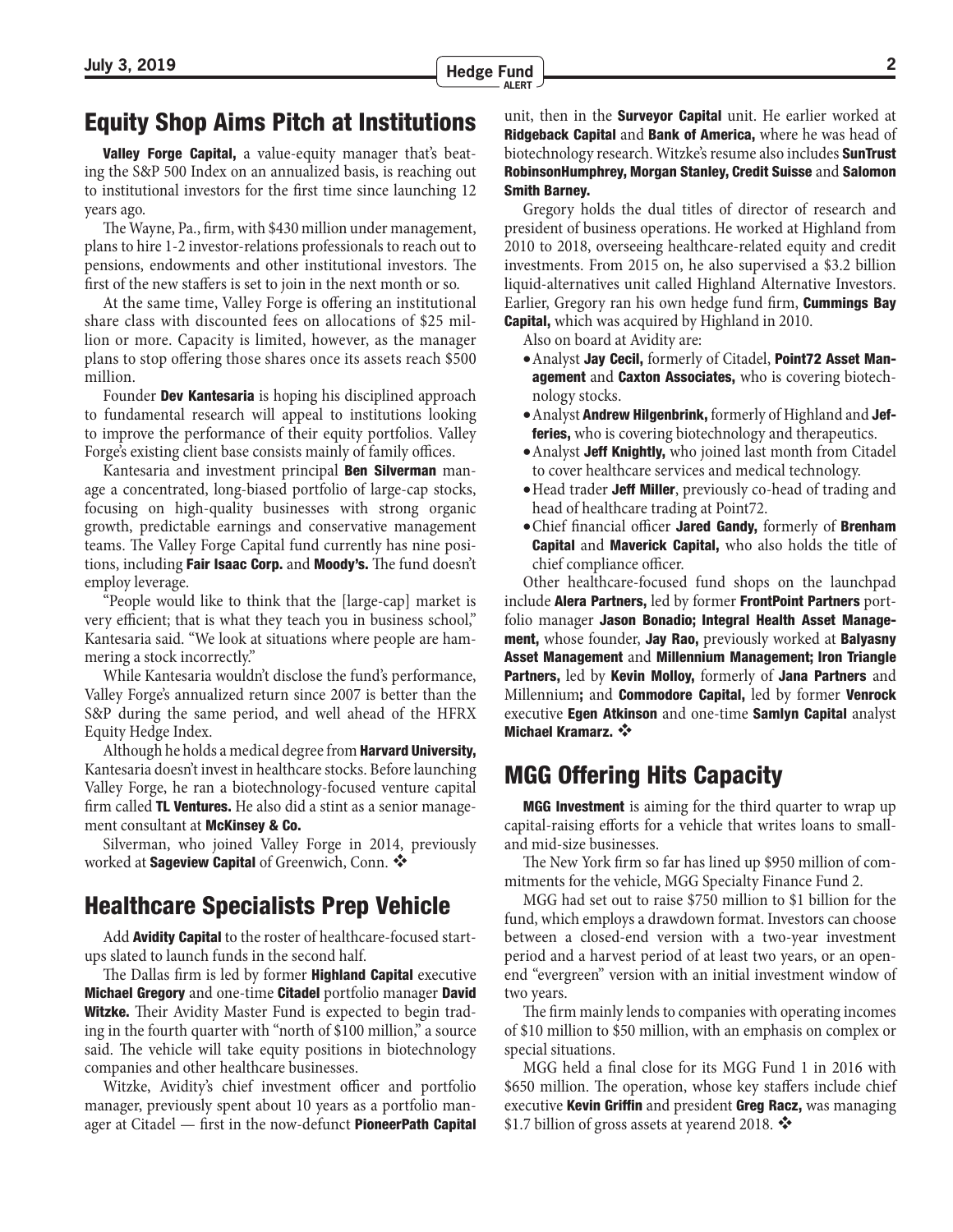#### <span id="page-2-0"></span>Crestline Absorbs Tetrahedron Team

Financial-stock specialist **Bradley Davis** has shuttered his Tetrahedron Capital and moved his investment team to Crestline Investors.

Tetrahedron launched last year with \$200 million of seed capital from Crestline, a Fort Worth, Texas, alternative-investment manager with \$12.7 billion of gross assets at yearend 2018. But last month, the New York fund shop withdrew its SEC registration as an investment advisor. Now, Bradley and his team of three analysts are employees of Crestline's Summit Equity Alpha unit, a long/short equity program that deploys capital to a mix of internal and external portfolio managers.

Davis' motivations for moving his team to Crestline are unclear, but he follows in the footsteps of at least a dozen hedge fund founders who in recent years have given up the risks and headaches of running their own businesses in favor of working for large multi-manager operations. Crestline launched Summit Equity Alpha in 2015, touting it as a "plug and play" solution for experienced portfolio managers who can't or don't want to run their own firms.

Prior to launching Tetrahedron, Davis managed financialstock portfolios for several blue-chip hedge fund operations, including Citadel's Aptigon Capital unit, Tudor Investment, Moore Capital and Balyasny Asset Management. He earlier spent 12 years at Goldman Sachs.

Davis' three analysts are **Sean Dargan**, formerly of **Wells** Fargo, and John O'Brien and Andrew Del Medico, who both previously worked at Aptigon.

Other recent additions to Crestline's Summit Equity Alpha unit include healthcare specialists Michael Mindlin and Brad **Ohlmuller,** both formerly of Citadel, and Asian-equities portfolio manager **Edward White**, who joined from **Folger Hill Asset Management.** The equity-alpha program currently has about \$895 million under management.

Crestline, founded in 1997, originally was known as a fundof-funds operator, but now manages a range of alternative investments with a focus on debt strategies. The 69-member investment team is led by founder **Douglas Bratton.**  $\mathbf{\hat{*}}$ 

#### Industry Lobbyist Opens Law Firm

The former general counsel for the **Managed Funds Association** has started his own law practice, with the aim of advising hedge fund managers and other sophisticated investors on complex regulatory matters.

**Stuart Kaswell** opened shop last month in Potomac, Md., where he's begun reaching out to prospective clients seeking rule changes or guidance about whether new business models comply with existing regulations.

Kaswell joined the MFA in December 2008, at the height of the financial crisis, and served as general counsel for 10 years, before leaving last summer. The Washington trade group represents the largest U.S. hedge fund managers.

As the top lawyer at the MFA, Kaswell helped shape the group's regulatory agenda, both in the U.S. and abroad, during a busy period that included adoption of the Dodd-Frank Act and the European Union's Alternative Investment Fund Managers Directive.

"I was 'in the room' where it happened, and was not just observing," Kaswell said. "The regulatory system that emerged allowed the private-fund industry to operate . . . What emerged wasn't perfect, but it was workable."

Since leaving the MFA, Kaswell has submitted personal comment letters to the **SEC** on proposed rule changes. And he wrote an article for the July/August issue of the Federal Bar Associa**tion's** journal, "The Federal Lawyer," in which he argues that Congress should modify the Dodd-Frank Act's swaps-clearing mandate to allow for the use of other technologies, including blockchain.

"Very serious people are spending a lot of time and effort to figure out whether blockchain and distributed ledger are better than what we've got," Kaswell said. "What we've got is good, but we ought to be using the best thing that's out there."

Before joining the MFA, Kaswell was a partner at law firms **Bryan Cave** and **Dechert.** He also spent time at the SEC, **Sifma** (then known as the Securities Industry Association) and as counsel to the **House of Representatives'** Committee on Energy and Commerce.

The MFA replaced Kaswell with **Mark Epley**, who took over as general counsel in February. He previously served as general counsel to former **House Speaker Paul Ryan.** 

#### Israeli Administrator Targeting US

The most active hedge fund administrator in Israel is setting its sights on the U.S.

**Tzur Management** of Tel Aviv has begun hiring for an office it soon plans to open in New York. The first recruit is **Adam Okin,** who previously oversaw business development at New York hedge fund manager **Seven Six Capital.** Okin already has proposals out to several U.S. fund operators.

In Israel, Tzur administers \$6 billion of hedge fund assets on behalf of 150 clients representing about 80% of the market. In addition to capturing the lion's share of fund launches, Tzur works with several Israeli fund shops running more than \$1 billion apiece. It also caters to managers of private equity, venture capital and real estate funds.

In the U.S., Tzur already works with a handful of smaller managers, but is looking to substantially increase its market share. To that end, it has begun telling prospective clients that its team in Tel Aviv is capable of handling a broad range of asset classes and investment strategies, while offering smaller clients a level of service they can't get from larger fund administrators.

Another selling point: Because the cost of living in Israel is lower than it is in the U.S., Tzur can offer better pricing.

The company was founded in 2011 by **Yitz Raab**, previously a partner and chief financial officer at wealth manager KCPS & Co. The Israeli firm, which has an office in New York, now does business as Clarity Capital.

Okin helped launch Seven Six in 2017. He previously worked at Canaccord Genuity.  $\cdot$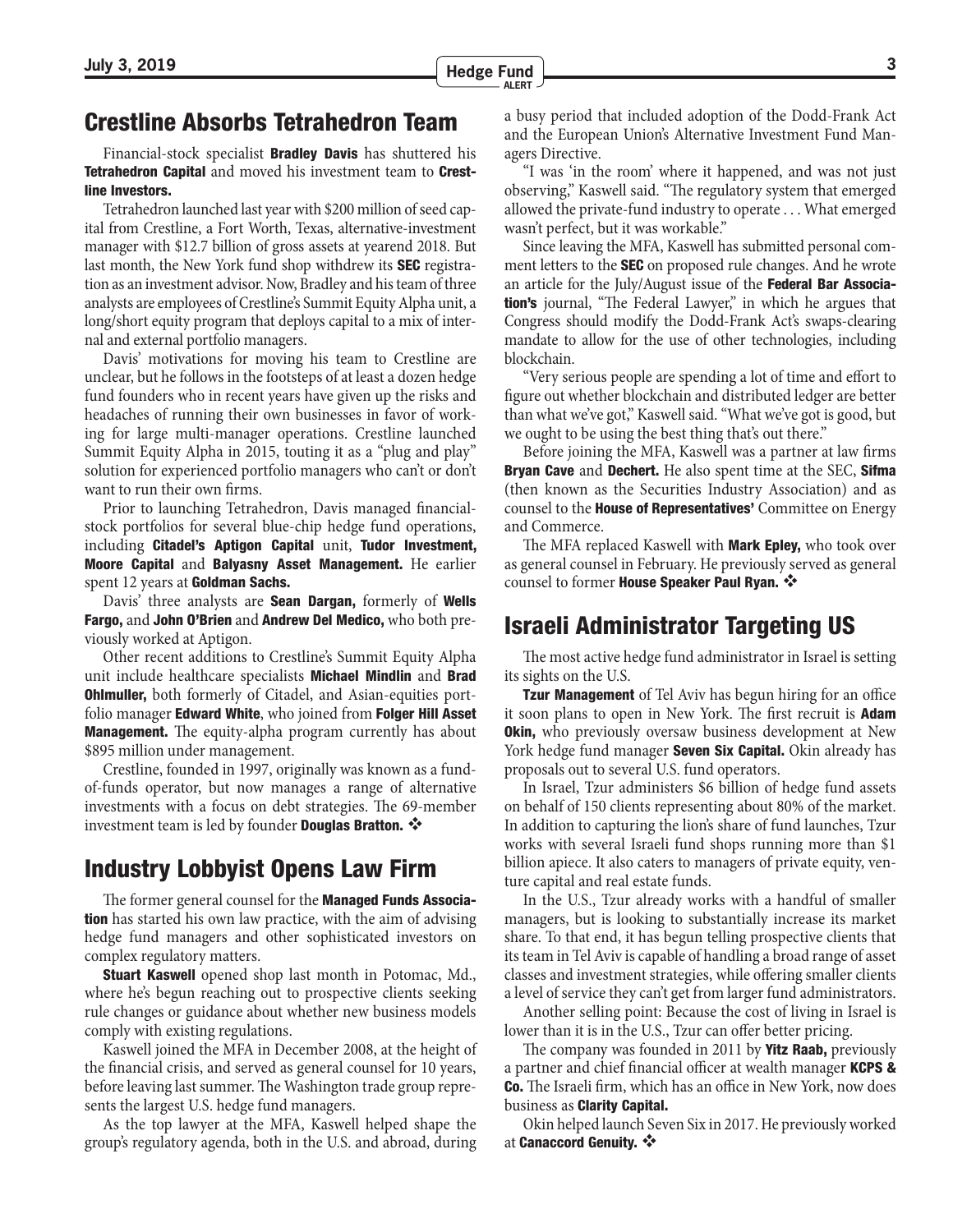<span id="page-3-0"></span>

|                              | <b>Flows</b><br>May<br>(SBil.) | <b>Flows</b><br>YTD<br>(\$Bil.) | <b>Assets</b><br>5/31/19<br>(\$Bil.) |
|------------------------------|--------------------------------|---------------------------------|--------------------------------------|
| All hedge funds              | $-$ \$3.8                      | $-$ \$25.4                      | \$3,238.3                            |
| <b>Fund type</b>             |                                |                                 |                                      |
| <b>Equity</b>                | $-0.6$                         | $-7.6$                          | 1,127.0                              |
| <b>Fixed income/credit</b>   | $-2.2$                         | $-4.6$                          | 996.8                                |
| Commodities                  | 1.5                            | 1.5                             | 80.8                                 |
| Multi-asset                  | $-2.5$                         | $-14.8$                         | 1,092.0                              |
| <b>Primary strategy</b>      |                                |                                 |                                      |
| Convertible arbitrage        | 0.0                            | 0.7                             | 54.6                                 |
| Directional credit           | $-2.0$                         | $-1.9$                          | 161.6                                |
| Distressed                   | 0.1                            | $-0.4$                          | 237.5                                |
| <b>Event driven</b>          | 2.4                            | 7.4                             | 550.0                                |
| Long/short equity            | $-2.4$                         | $-16.3$                         | 755.6                                |
| <b>Macro</b>                 | $-6.2$                         | $-12.1$                         | 237.7                                |
| <b>Managed futures</b>       | $-0.6$                         | $-7.3$                          | 107.7                                |
| <b>Market neutral equity</b> | $-0.6$                         | $-0.8$                          | 77.6                                 |
| <b>MBS</b> strategies        | 0.2                            | 2.8                             | 99.0                                 |
| Multi-strategy               | 4.0                            | 6.6                             | 525.3                                |
| <b>Relative value credit</b> | 0.3                            | $-1.9$                          | 225.2                                |

#### Investor Flows

Estimates for all single-manager hedge funds (\$Bil.)



#### Assets Under Management

Estimates for all single-manager hedge funds (\$Tril.)



#### Equity Advisor Plans Fund Unit

A research firm that licenses its strategy to institutional consultants and asset managers wants to develop its own fundmanagement business.

**Enhanced Investment** of Chicago is reaching out to prospective backers including private equity firms with hopes of raising \$5 million of operating capital, in exchange for a 40% ownership stake in the fund manager. Enhanced would use the money to open a new office, purchase technology and hire investment professionals and service providers.

Managing partner **Robert Rowe** founded Enhanced in 2006, but he has been working on the firm's flagship strategy, dubbed Enhanced Dynamic, for more than 25 years. The quantitative, market-neutral approach has been employed in a variety of ways, including to manage portfolios of stocks and exchangetraded funds; as an "overlay" for more-diverse portfolios; and to pick equity managers for multi-manager vehicles.

Rowe and his team, including chief investment officer **Ivory** Day and senior vice president Hal Chappell, plan to launch two hedge funds: a single-manager vehicle they would run inhouse called Enhanced Alternative Income Fund, and a multimanager offering dubbed Enhanced Dynamic Moderate Active Fund. In both cases, they would offer founders share classes charging discounted fees equal to 1% of assets annually and 10% of investors' profits.

Until now, the main clients for the Enhanced Dynamic strategy have been mid-size pensions and endowments, as well as wealthy individuals.

Day joined Enhanced Investment in 2014. His prior employers include pension consultant Marco Consulting, SEI and A.G. **Becker.** Chappell, who also joined in 2014, previously oversaw Legg Mason's institutional investment-consulting arm.

#### [Role ... From Page 1](#page-0-0)

gained 13.4% in the first quarter of this year, and is showing an 8.3% annualized return since inception in 2008. The APS Asia Pacific Long Short (Cayman) Fund has generated an 11.5% annualized return since 2008, including a 3.6% gain last year and 5.5% loss in 2017.

Brugner spent 11 years working for Willis in Asia, most recently as a senior director on the insurance conglomerate's Hong Kong investment team. His resume also includes stints at Bank Austria Creditanstalt and Macquarie Group's investmentmanagement unit in Austria.

Before joining APS, Chung worked at **Antarctica Asset** Management, Vision Investment and Engemann Asset Management.

It is a violation of U.S. copyright law to reproduce any part of this publication, or forward it electronically, for use by people who aren't covered by your Hedge Fund Alert license. For details about licenses, contact JoAnn Tassie at 201-234-3980 or jtassie@hspnews.com.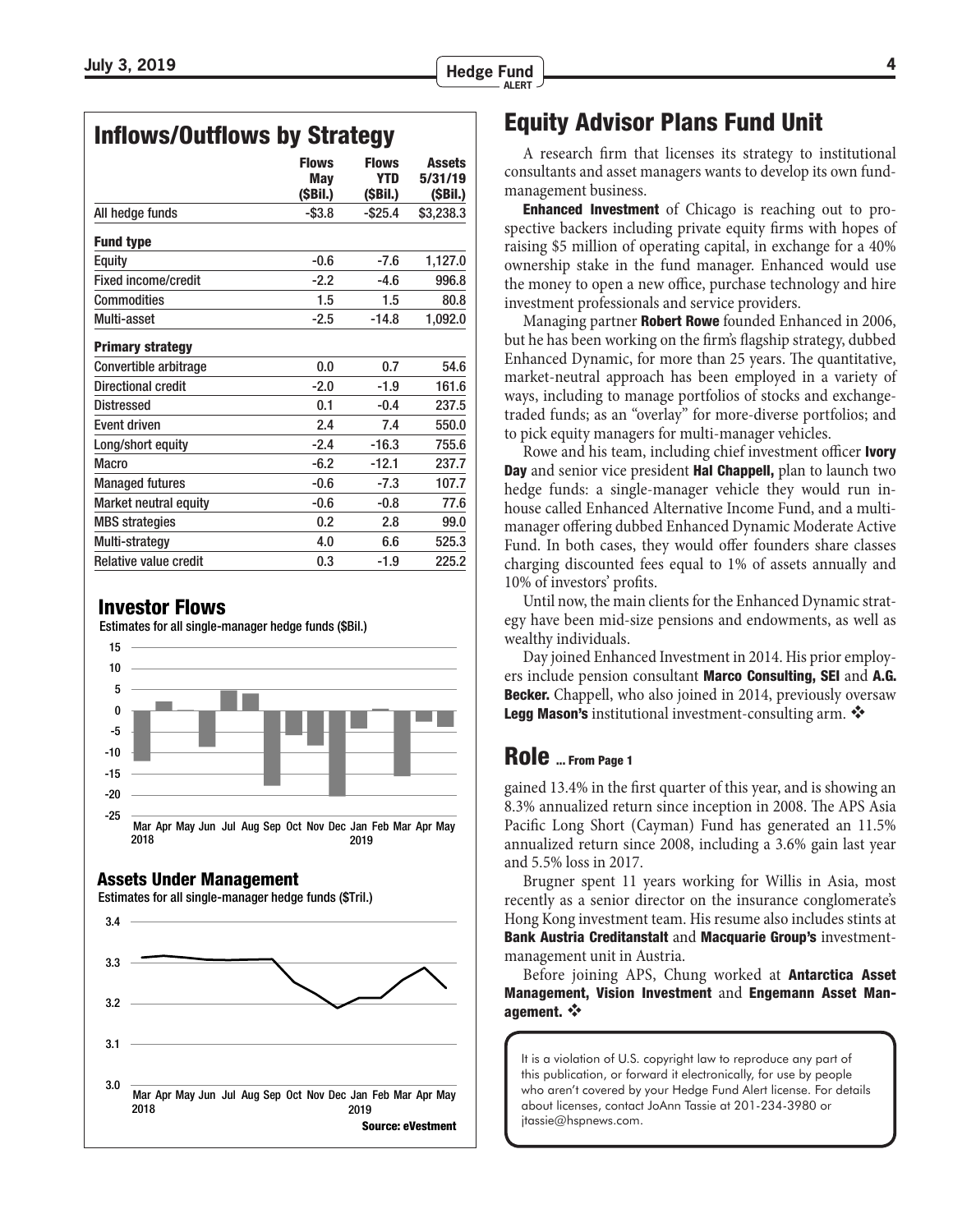# What You [Aren't Supposed](https://www.hfalert.com/freetrial.pl)  to Know

Hedge Fund Alert, the weekly newsletter that tells you what tight-lipped fund managers don't want you to know.

| Name      | Company |       |     |
|-----------|---------|-------|-----|
|           |         |       |     |
| Street    | City    | State | Zip |
| Telephone | Email   |       |     |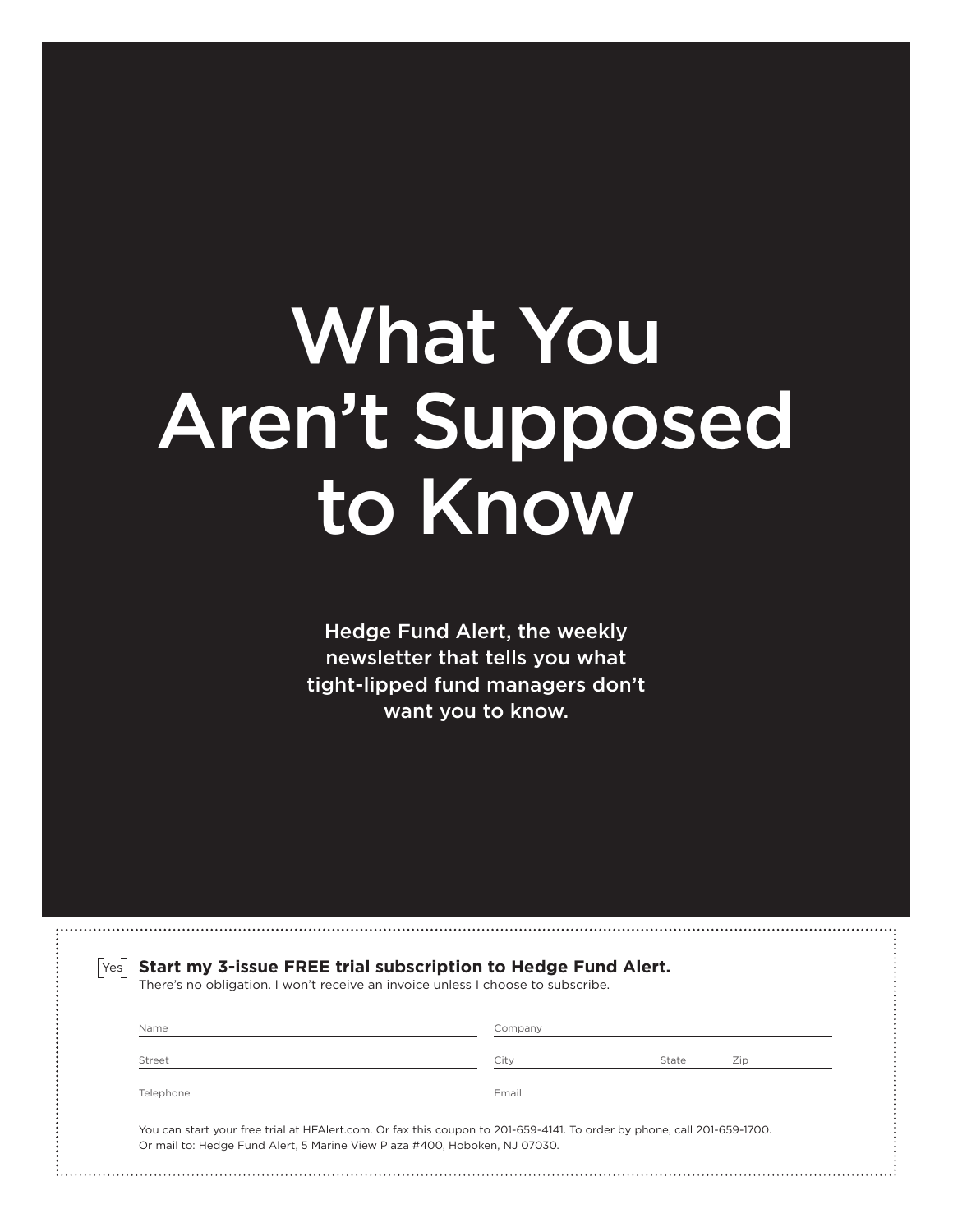#### <span id="page-5-0"></span>Marble Arch Alums Set Up Shop

A startup led by a group of former Marble Arch Investments executives is coming into focus.

Founders Timothy Jenkins and Joseph Talia, along with chief operating officer Jon Luick, have dubbed their New York management firm Noble Path Asset Management. They are aiming for the fourth quarter to launch Noble Path Master Fund.

Noble Path's investment strategy is expected to encompass long and short positions in the stocks of small and mid-size companies worldwide. The firm plans to hire a number of staffers before it starts trading.

Jenkins teamed up with **Scott McLellan** to launch Marble Arch with \$160 million in 2007. The firm eventually grew to \$2.4 billion, but saw its performance flatten as market conditions turned against its value-oriented strategy — prompting it to shut down in 2018. Earlier, Jenkins was an analyst at Julian Robertson's Tiger Management.

Talia was a partner at Marble Arch, where he started in 2010 after stops at Ziff Brothers Investments, HarbourVest Partners and Credit Suisse. Luick started as Marble Arch's head trader in 2012 after working at MF Global and law firm Herrick Feinstein.

Noble Path's formation comes as former Marble Arch executive Michael Bilger is developing a New York firm called 59 North Capital that would invest opportunistically in stocks using a private equity-style research process. Meanwhile, onetime Marble Arch partner **Will Thompson**, working under the name White Post Investments, is planning a long-biased vehicle that would trade the stocks of small and mid-size companies in the industrial, financial and consumer sectors worldwide.

#### Family Office Pooling Capital

A family office in Austin has started a debt-focused hedge fund.

**Ocelot Capital,** which primarily invests for founder **Andrew** Townsend, began trading its Ocelot Tactical Income Fund on July 1 with \$25 million. A portion of the capital came from Ocelot, with the rest from at least two other family offices.

Investor-relations head Vinny Natarajan is marketing the fund to investors in the U.S. and abroad. Commitments from early limited partners are flowing into a founders share class with discounted fees. The exact fee structure couldn't be learned.

Townsend is overseeing the fund's strategy, which focuses on opportunistic plays in a range of credit products worldwide, including distressed debt. Assisting him on the investment side are analysts Henrique Ferreira and Carl Spansk.

Townsend started Ocelot in May 2018. He previously evaluated investments in hedge funds and private equity funds at Austin family office Galapagos Partners.

> For information about group subscriptions, click "About Us" at the bottom of HFAlert.com.

#### [GSAM ... From Page 1](#page-0-0)

investment professionals. Some of the employees would be former colleagues from Goldman.

Gallagher joined Goldman from **Merrill Lynch Investment Management** in 2000 as a value-focused equity researcher, and in 2001 became a portfolio manager. While his work mainly consisted of taking long positions via mutual funds and separate accounts, he was assigned from 2004 to 2011 to run a hedge fund called Goldman Sachs U.S. Equity Absolute Return Fund. That vehicle had \$500 million under management at its peak, while running with net exposure of minus-30% to plus-30%. It never had a down year, beating the S&P 500 Total Return Index over its lifetime while gaining 1% in 2008, when the HFRI Equity Hedge (Total) Index dropped 26.6%.

In 2009, Goldman named Gallagher as head of value-oriented equity investments in the U.S. The bank then combined that business with a growth-stock team in January 2018 to form its U.S. fundamental equity division, with Gallagher and **Steven Barry** as co-heads. The group was running more than \$30 billion when Gallagher left.

Gallagher is among a number of equity professionals who have set up hedge fund operations after working under the umbrellas of big asset managers. In May, former **Fidelity Investments** executive Gavin Baker began trading through his Atreides Management with \$300 million. He once ran the \$16 billion Fidelity OTC Portfolio. And **Henry Ellenbogen**, who ran the \$26 billion New Horizons Fund at **T. Rowe Price**, is forming Durable Capital. Last year, Fidelity alumnus James Morrow launched his **Callodine Capital.** That operation was running \$209 million of gross assets as of yearend. Morrow was responsible for a number of portfolios at Fidelity, including the once- \$15 billion Fidelity Series Equity-Income Fund.

#### [Borealis ... From Page 1](#page-0-0)

2017, but didn't hold a first equity close until the first quarter of this year. Soon after, the fund made its first investment in London-based Vor Capital, a Europe-focused equity manager led by former **Luxor Capital** executive **Brant Rubin.** Vor, which launched in the first half of 2018, now has about \$120 million under management — including acceleration capital from Borealis.

Borealis Fund 1 is targeting a range of investment strategies. It should have capacity for 4-6 deals.

Schweighauser was co-chief investment officer at Aurora, a once-\$14 billion fund-of-funds manager that shut down in 2016 following a failed acquisition by **Northern Trust**. Under Schweighauser's supervision, Aurora executed four seed investments, with Adi Capital, Brenham Capital, Copernicus Capital and **Sentinel Dome Partners.** Brenham, which reached about \$800 million of assets under management, shut down late last year.

Working with Schweighauser at Borealis are three colleagues from Aurora: Christopher Gorter, Daniel Harris and Patrick Sheedy. Also on board is chief financial officer John Pach, who previously held similar roles at **Wicklow Capital** and **Tide** Pool Capital. ❖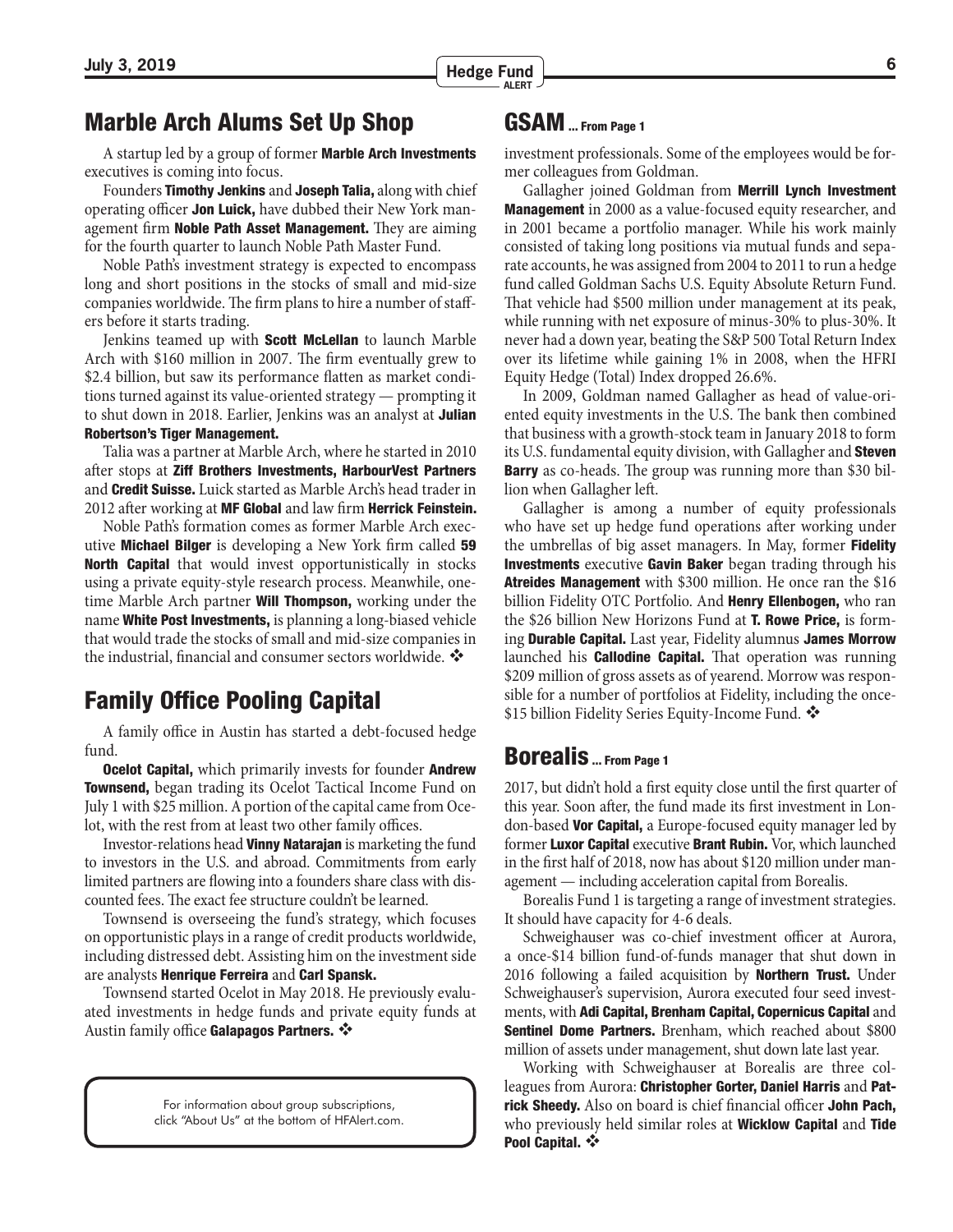#### **July 3, 2019 <sup>7</sup> Hedge Fund ALERT**

#### LATEST LAUNCHES  $\overline{\phantom{a}}$ LATEST LAUNCHES

| <b>Fund</b>                                                                                                                                 | <b>Portfolio managers,</b><br><b>Management company</b>                             | <b>Strategy</b>                                         | <b>Service providers</b>                                 | Launch    | Equity at<br><b>Launch</b><br>(Mil.) |
|---------------------------------------------------------------------------------------------------------------------------------------------|-------------------------------------------------------------------------------------|---------------------------------------------------------|----------------------------------------------------------|-----------|--------------------------------------|
| <b>Avidity Master Fund</b><br>Domicile: U.S.<br>See Page 2                                                                                  | David Witzke<br><b>Avidity Capital,</b><br>Dallas                                   | Equity: long/short<br>(biotechnology and<br>healthcare) |                                                          | $40 - 19$ | $$100+$                              |
| <b>Enhanced Dynamic Moderate</b><br><b>Active Fund</b><br><b>Enhanced Alternative Income</b><br><b>Fund</b><br>Domicile: U.S.<br>See Page 4 | <b>Robert Rowe</b><br>Enhanced Investment.<br>Chicago<br>rbr@enhancedinvesting.com  | Equity: market-neutral                                  |                                                          |           |                                      |
| <b>Noble Path Master Fund</b><br>Domicile: U.S. and Cayman Islands<br>See Page 6                                                            | Timothy Jenkins and Joseph Talia<br>Noble Path Asset Management,<br><b>New York</b> | Equity: long/short<br>(global small- and mid-<br>cap)   | Law firm: Akin Gump<br><b>Auditor: Ernst &amp; Young</b> | $40 - 19$ |                                      |

To view all past Latest Launches entries, subscribers can click on the Databases tab at HFAlert.com



**Risk Strategy Technology** 

**16‐17 Sept 2019 155 Bishopsgate London, UK**

**The most important gathering of AI experts in Capital Markets**

**BOOK BEFORE 1ST AUGUST** AND SAVE £100

**[aidatatrading.co.uk](https://www.aidatatrading.co.uk)**